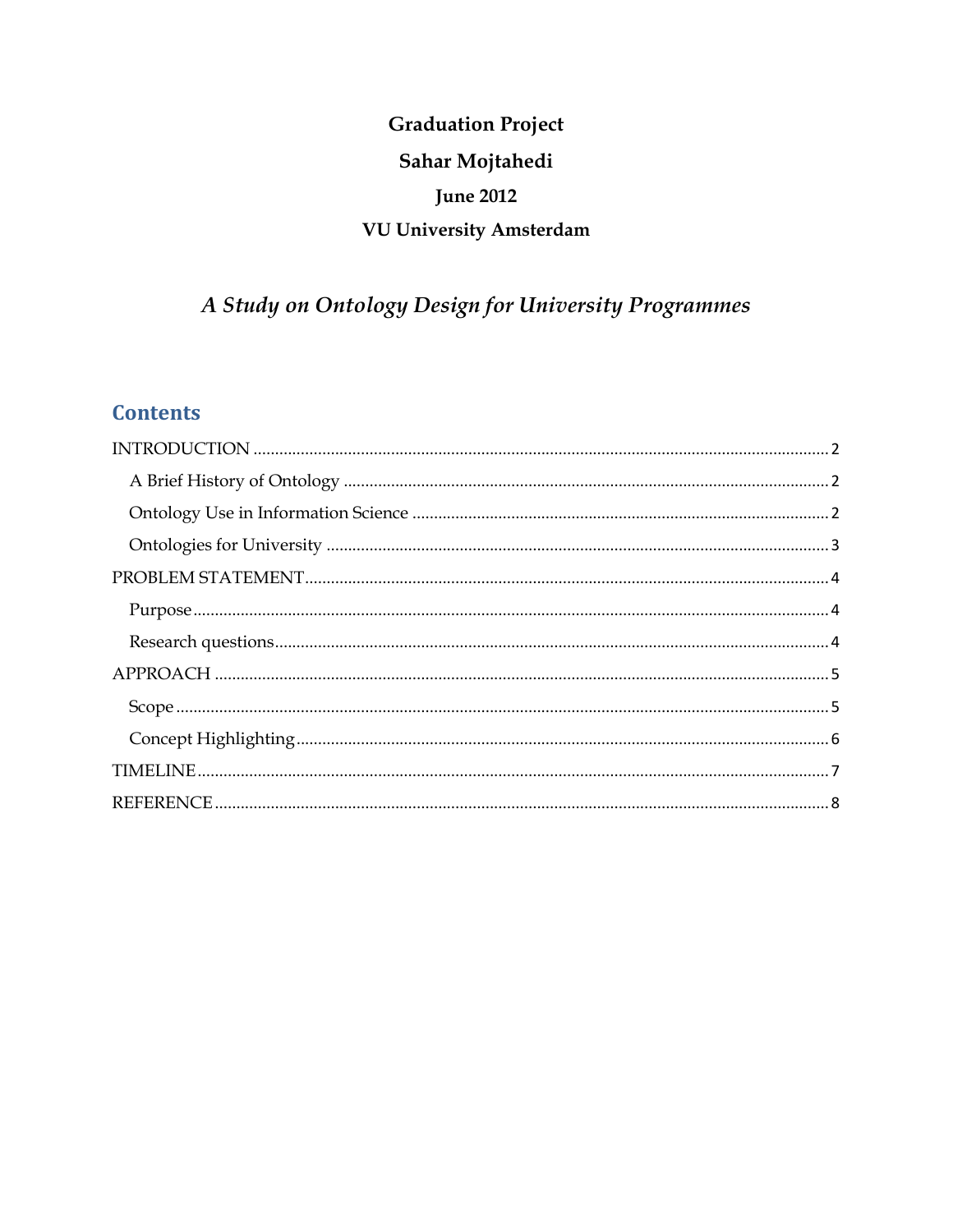## <span id="page-1-0"></span>**INTRODUCTION**

### <span id="page-1-1"></span>**A Brief History of Ontology**

The term 'Ontology' has historical roots in ancient Greece and refers to the Study of Existence. There has been a wide philosophical discussion about the term. According to Barry Smith's article [1], Ontology seeks not explanation but rather a description of reality in terms of a classification of entities that is exhaustive in the sense that it can serve as an answer to questions. In the same paper, it is discussed about how in history the term was used and evolved. In some time after Aristotle, it was used as a way to define taxonomy to describe and categorise things. Later, ontologists engaged in study of folk ontologies development and the degree to which elements of folk ontologies imitate universal features of the human cognitive system. Then we reach the stage of technology and how ontologies got used in Information Science and the Web.

In 2001, Tim B. Lee et. al. [2], the Semantic Web was introduced as an extension to the Web which would enable machines to "understand" the concepts provided in web pages. The Semantic Web aims to evolve the World Wide Web from being a medium for sharing information to a platform for processable data. To do this, the idea of Knowledge Representation was implemented on the Web documents using XML and RDF languages where XML brought structure and RDF provided the means to represent meanings though triples. But then the issues arose when information needed to be shared. This is when ontologies enter into the story to help define structures and provide a platform to align them and let computers compare and manipulate data further.

## <span id="page-1-2"></span>**Ontology Use in Information Science**

In the field of Information Science the term "ontology" is used to refer to a representation of knowledge as a set of concepts within a domain, and the relations between those concepts [3]. Different from hierarchical views of concepts such as taxonomies, ontologies can have linked or networked structures. In a hypothetically multi-way, concepts can be related to other concepts in a series of relationships [4]. Nowadays, ontologies are widely used in various fields. They are used to describe knowledge in different domains in a structured way to be shared online. Ontologies in Information systems are used to manage knowledge. Also, using ontologies helps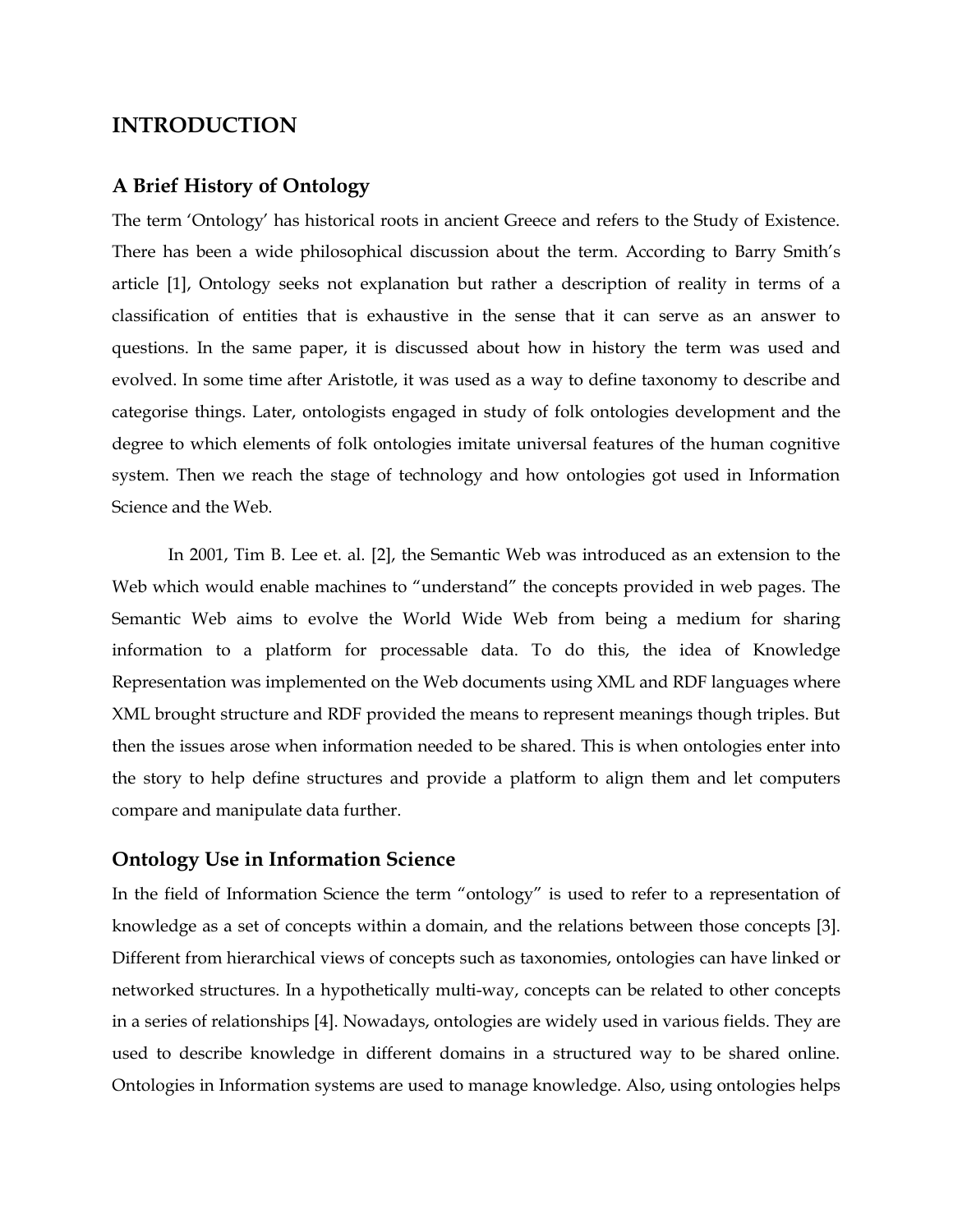Web search to be conducted with higher accuracy due to the semantics behind their design. While Web search engines perform their tasks on the base of syntax and term-matching [5], the introduction of the Semantic Web and use of ontologies to represent data on the Web has brought many efforts on creating ontologies in various domains. Using ontologies, search engine can search keywords that are conceptually linked instead of just similarity of the words used [6].

According to Odell [4], main uses of ontologies can be listed as the followings:

- 1) For communication purposes
- 2) To structure and organize knowledge in reusable artifacts
- 3) To facilitate capturing semantics
- 4) To enable computational inferences
- 5) To drive software engineering

In this research ontology is used for the third and fourth uses on the list.

## <span id="page-2-0"></span>**Ontologies for University**

One of the domains for which ontologies have been developed, and still are in an on-going stage, is for University. Not surprisingly, there are many ontologies created in this field. But, due to biased design of ontologies in Information Science, none of them fully satisfies requirements of other projects. Although the ultimate goal might be to have one ontology that can contain all concepts in a domain, but in every project the concentration is more or less different from the other ones. Therefore, there are various ontologies introduced in every field including university domain. Examples of ontologies intended to describe and categorise concepts in universities are Institutional Ontology [7] and Academic Institution Internal Structure Ontology (AIISO) [8]. They include the basic structure of concepts in universities and can be used by other researchers to apply more concepts to them and make them specific for their own purpose.

Ontologies represent concepts and concepts can be defined according to multiple viewpoints. Therefore, before using an existing ontology one needs to study and understand the viewpoints according to which data and concepts are meant to be in it. Then, even multiple ontologies can be aligned and used for one specific purpose.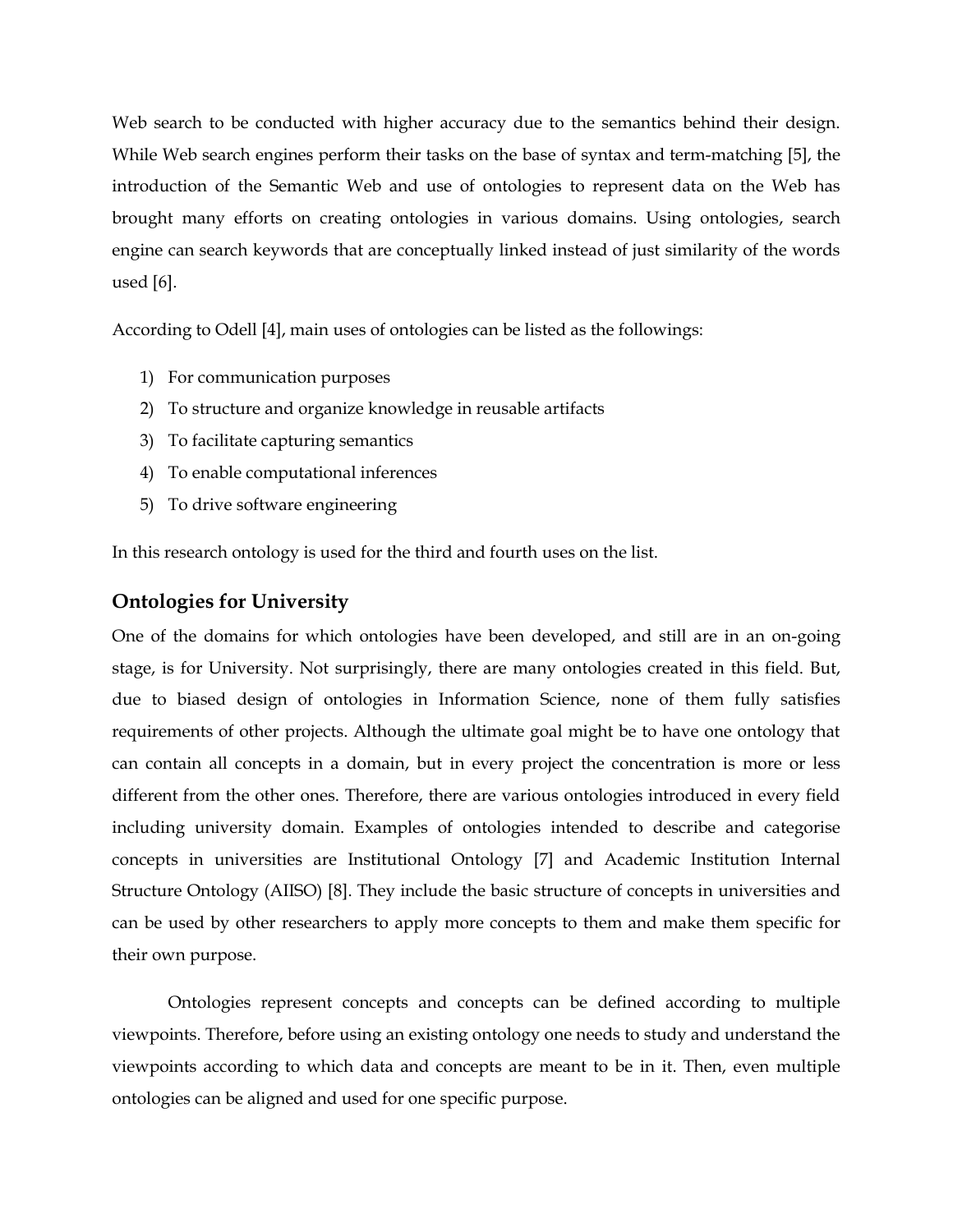In this paper, the knowledge about ontologies as discussed in this section is used to study a current problem.

## <span id="page-3-0"></span>**PROBLEM STATEMENT**

Most (if not all) of prospective Master's students spend a lot of time searching for a programme to match with their interests, skills and future plans. There are online search engines that are specified for the educational programmes such as 'School Finder' [9] but they are not working based on semantics. This is while concepts to be covered in programmes are as important (if not more) as factors including world rank of university, location and length of programmes. Therefore, not knowing a specific programme and the concepts included in it would make the process of searching harder for a student.

There have been efforts to design and represent structure of universities through ontologies. But not much work is done focusing on programme contents. In this paper, the problem of representing programmes based on their objectives and concepts is studied.

#### <span id="page-3-1"></span>**Purpose**

Studying Information Science at VU University Amsterdam has given me the insight to think about such problem in a new way. Some factors supported my thoughts for choosing a related topic for my graduation thesis. The factors are mainly learning about Semantic webs and ontology designs, studying about the power of implemented semantic search engines such as 'Yummly' [10] - which is an online recipe search engine and is in use by many users now -, and also observing the use of ontologies and semantics in various areas. Doing so would also help me to improve the skills I have learned in the Ontology Engineering course and also let me get use of the concepts I have learned during the whole programme. To conduct an experiment that covers what is mentioned I need to define research questions which are going to be the focus of my thesis.

#### <span id="page-3-2"></span>**Research questions**

To sum up the problem and the goal of this paper, the content of university programmes have significant value for prospective students and programme coordinators spend some valuable time to design a programme. Due to lack of semantic representation of programmes, available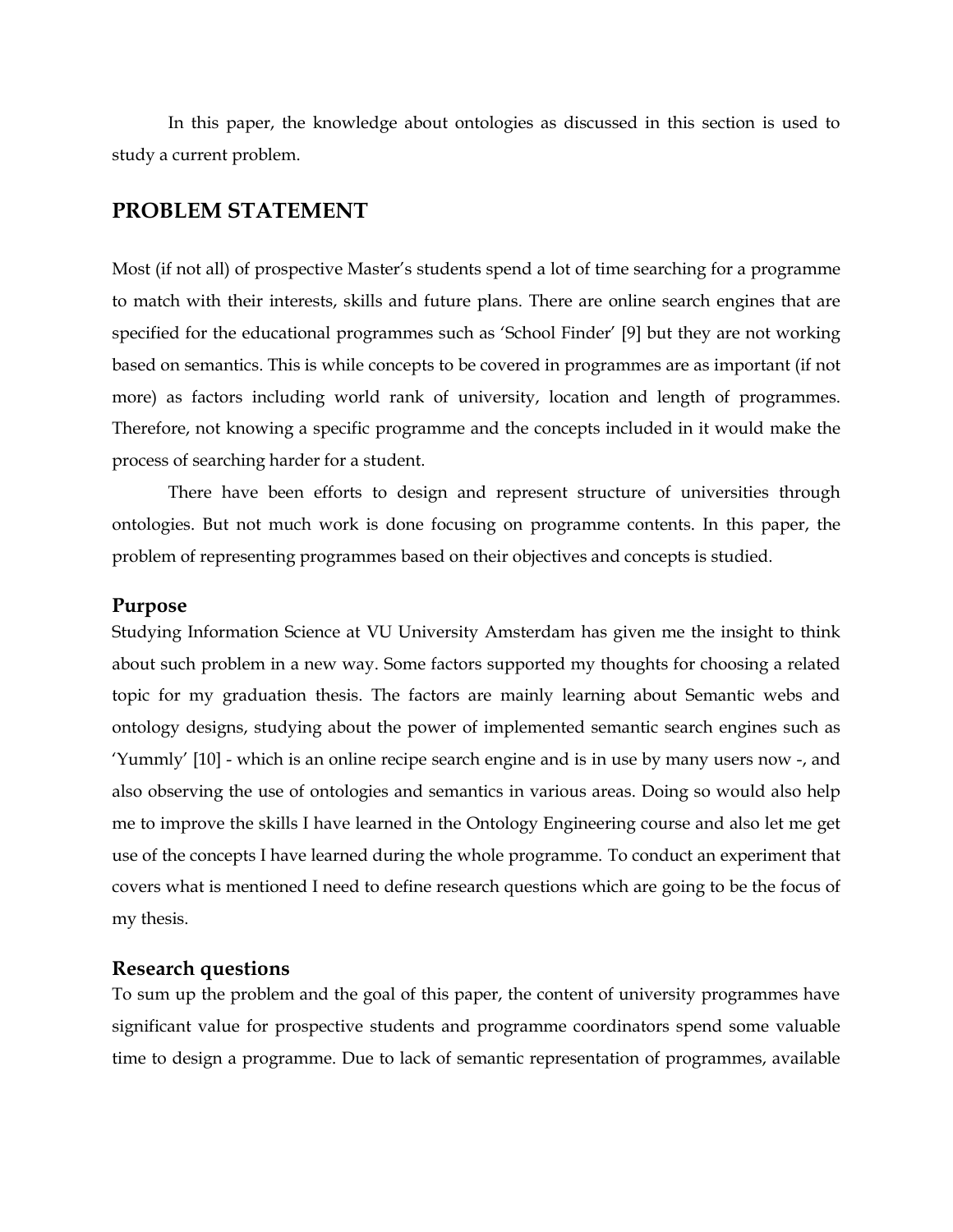search engines retrieve data from university programmes syntactically. Respectively, this paper focuses on three research questions given below;

- 1. What material is used by prospective Master's students to review a programme? What material do universities prepare to represent a programme?
- 2. What are the semantics of educational programmes in universities?
- 3. How can the semantics of individual programmes be modelled into an ontology?

Discussion on the initial assumptions and methods to cover the goal of this paper is given in the 'Approach' section.

## <span id="page-4-0"></span>**APPROACH**

In this research, a glossary will be represented that is intended to be non-controversial. Primary emphasis is on identifying the main structure of a comprehensive ontology for university programmes. It is intended to be an accurate record of how terms are currently used to refer to main objective of programmes and how concepts are distributed in programmes and in relation to other programmes. The aim is to reflect commonly used terms to represent the objectives and content. The glossary can then be used as a complementary to an existing university. Such ontology can be applied to search engines as a source to help prospective students find their best suited university programme and let them explore concepts flowing inside and between programmes.

At the early stage, we need to define the scope of the research and to decide about how definitions are to be chosen for the purpose of this research. Then we focus on the method to highlight the concepts.

## <span id="page-4-1"></span>**Scope**

The chosen scope for this research in focused on Master's programmes. The major motive for this selection is that prospective students of Master's programme pay assiduous attention to the details, objectives and focus of the programmes. Various articles such as the article of Ann van der Merwe [11] have discussed about graduation studies and the importance of choosing the right Master's programme. In Merwe's article, she talked about the considerations before deciding if you want to participate in a graduation school. Such articles confirm that values of university programmes are more important to Master's students who mostly look into Master's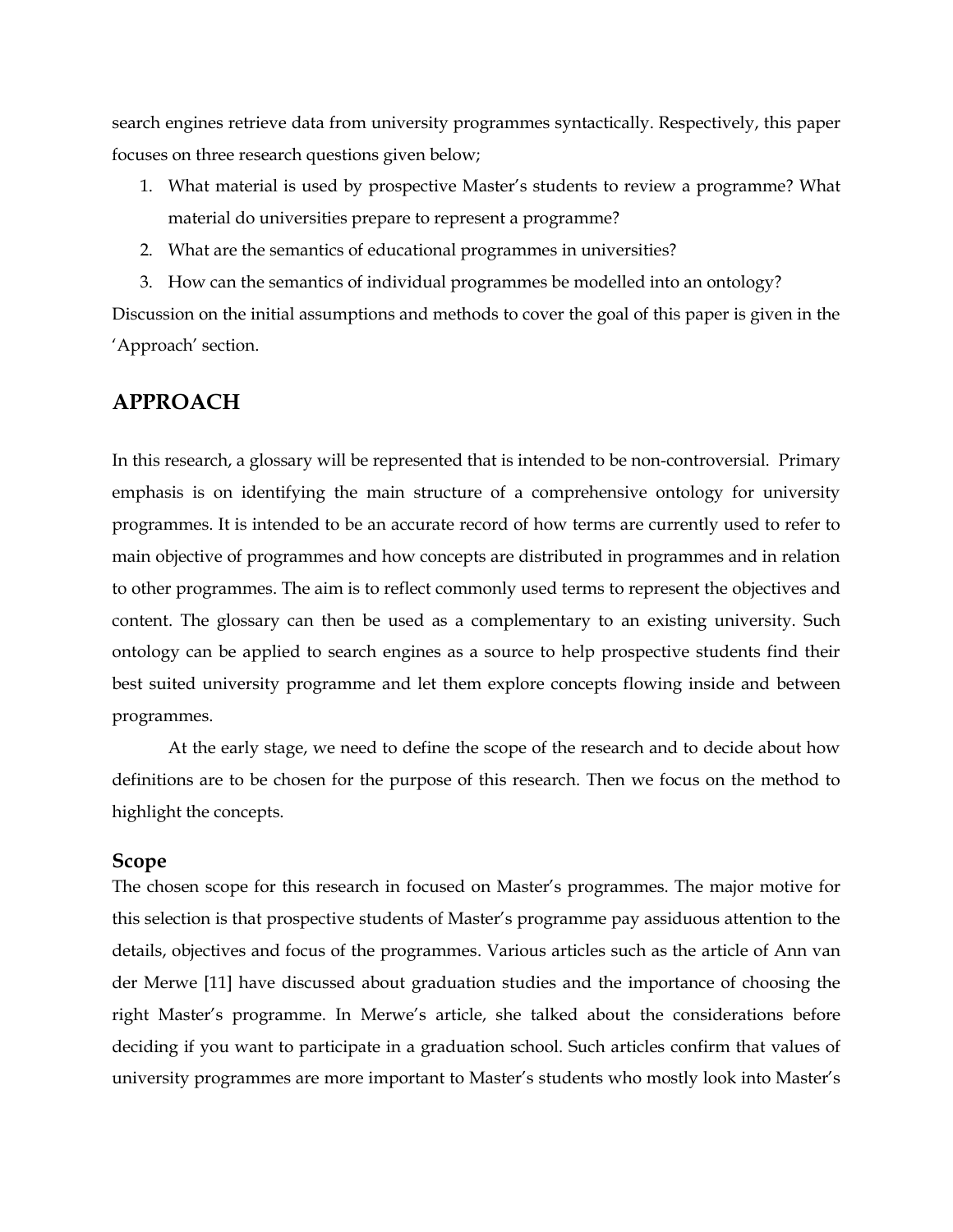degree as a way to specialise their skills in a specific area. Therefore, it is of immense importance for them to understand the intension of the programme into which they would invest their time and money.

Narrowing down the scope to the Master's level, we chose to concentrate the research at the VU University Amsterdam. This decision was made due to the ease of access to people in charge of programmes and to current students of programmes. But in order to have a work on an ontology to represent the programmes, another university is also chosen. For the second university to study, University of Amsterdam (UvA) is chosen due to the possibility to access the programme departments and also the fact that these universities work closely in different research areas and also make some courses available for the other university students. Therefore, it is of importance to make sure both universities have the same understanding and definition of concepts introduced in programmes.

To meet the boundaries of resources considered for this research, the specification continues to precisely two programmes. Artificial Intelligence (AI) and Computer Science are two programmes that are chosen to be studied in this paper. Both programmes are at Master's level and are offered by both universities.

The focus of this research is to study programmes' content structure – how subjects that are going to be covered are distributed in a programme and the relations between included concepts.

### <span id="page-5-0"></span>**Concept Highlighting**

In order to understand the semantics of programmes I have planned to study the programme pages on the website of VU and UvA for the targeted programmes. Also, the course descriptions given for each programme would be studied to pick the main focus of the programmes and highlight the main concepts covered in each. In this way, I would also need the help of programme coordinates to confirm if my interpretations are in the right direction and to check if the concepts are picked properly according to programmes objective which articulate the knowledge and skills they want students to acquire by the end of the programme. Later also student would be involved in evaluating the defined concepts and the relations in the design.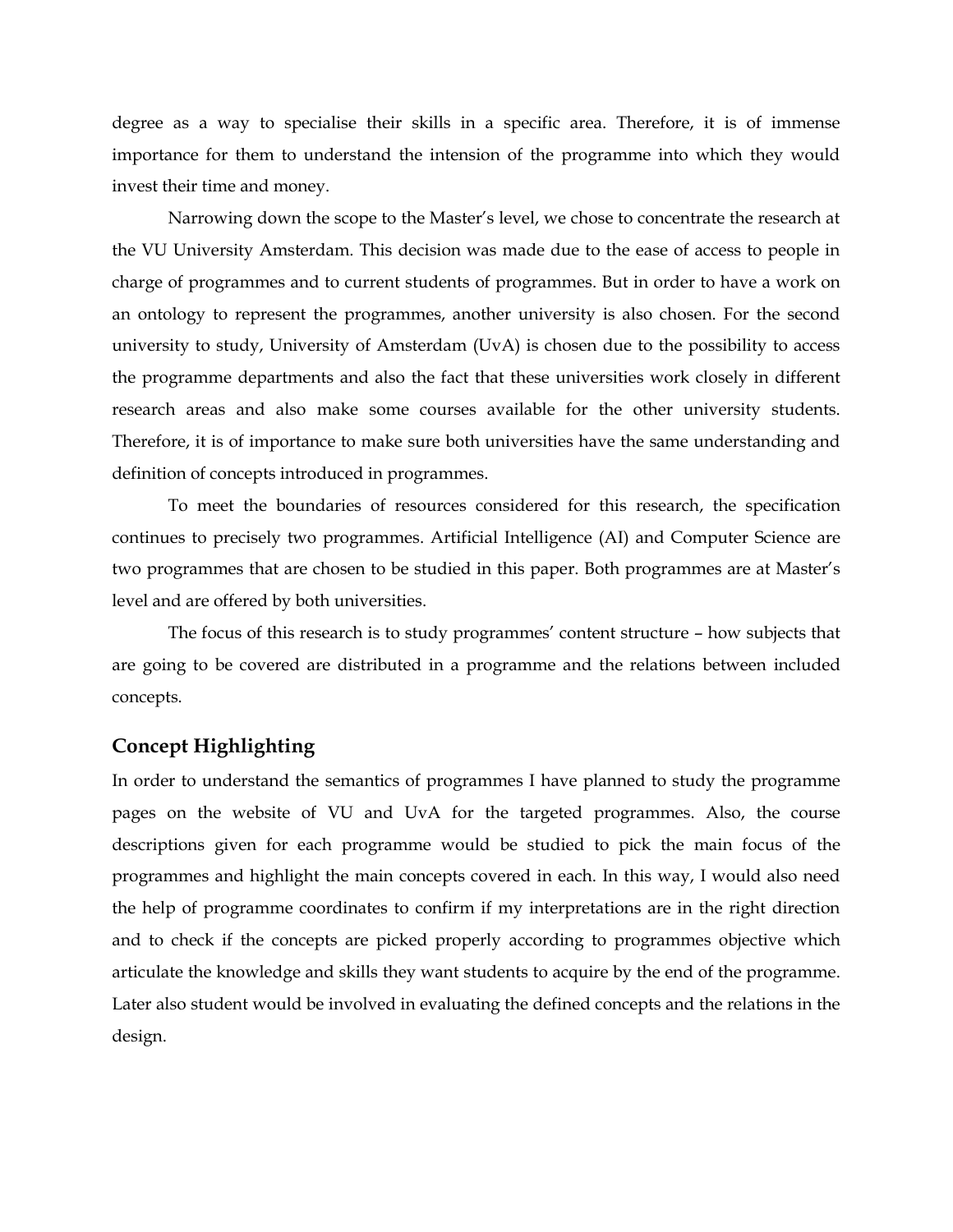To structure concepts and map them into an ontology, vocabularies such as ACM Computing Classification System (CCS) [12] will be used as reference. Classification of the programme according to standard vocabularies will enable us to later share the result with even more universities. Additionally, for the design purposes 'Protégé' – a free, open source ontology editor and knowledge-base framework [13] – will be used. Later, based on the time schedule and requirements of the thesis I need to evaluate the design. For the evaluation of the design, a questionnaire will be prepared and shared with students of the field and also university staff. Some ethical problems can be assumed to appear in this regard.

## <span id="page-6-0"></span>**TIMELINE**

| Task                                          | <b>Status</b> |
|-----------------------------------------------|---------------|
| Literature Study/Problem Statement            | Done          |
| Thesis Proposal Submission                    | In progress   |
| Study ACM CCS and other possible vocabularies | In progress   |
| Concept breakdown based on available material | In progress   |
| Ontology design                               | In progress   |
| Define ontological relations                  | In progress   |
| Ontology evaluation (Questionnaire)           |               |
| Define sample uses of the ontology.           |               |

The time table for this thesis is defined as the following.

The steps mentioned above are going to be done in parallel and in iterations. An initial estimation of two months in considered for the project.